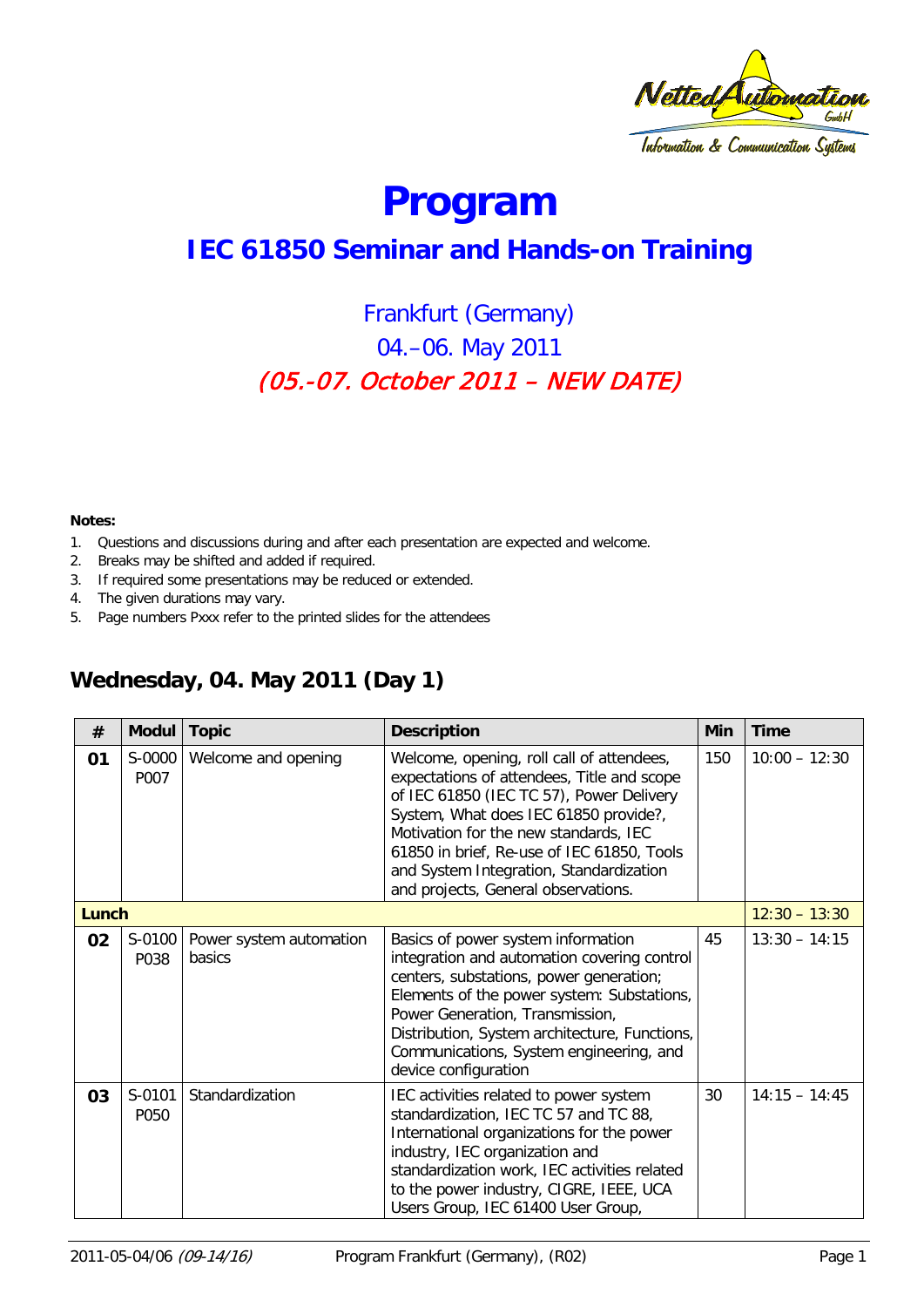

|              |                | Information & Communication Systems |                                                                                                                                                                                                                                                                                                                                                            |            |                 |
|--------------|----------------|-------------------------------------|------------------------------------------------------------------------------------------------------------------------------------------------------------------------------------------------------------------------------------------------------------------------------------------------------------------------------------------------------------|------------|-----------------|
| #            | <b>Modul</b>   | <b>Topic</b>                        | <b>Description</b>                                                                                                                                                                                                                                                                                                                                         | <b>Min</b> | <b>Time</b>     |
|              |                |                                     | activities related to the power industry;<br>international fieldbus                                                                                                                                                                                                                                                                                        |            |                 |
| <b>Break</b> |                |                                     |                                                                                                                                                                                                                                                                                                                                                            |            | $14:45 - 15:05$ |
| 04           | S-0200<br>P062 | IEC 61850 series -<br>overview      | Communication networks and systems for<br>power system automation: general<br>introduction on whole series.<br>Design objectives and scope IEC 61850,<br>Content and structure of IEC 61850,<br>Features of IEC 61850, Application<br>modeling, Information exchange and<br>communication services, the 16 parts of the<br>standard                        | 100        | $15:05 - 16:45$ |
| <b>Break</b> |                |                                     |                                                                                                                                                                                                                                                                                                                                                            |            | $16:45 - 16:55$ |
| 05           | S-0202<br>P088 | IEC 61850-6 engineering<br>process  | Engineering process using the configuration<br>language: from IEDs and single line diagram<br>to configured substation automation system<br>Systems specification (Single line diagram<br>and functions), IED specification (IED<br>capability description), System engineering,<br>IED engineering and configuration, Use of<br>SCL (summary), Edition 2. | 45         | $16:55 - 17:40$ |
| 06           |                | Q&A                                 |                                                                                                                                                                                                                                                                                                                                                            | 20         | $17:40 - 18:00$ |

## **Thursday, 05. May 2011 (Day 2)**

| #            | <b>Modul</b>   | <b>Topic</b>                                                   | <b>Description</b>                                                                                                                                                                                                                                                                                                                                            | Min | <b>Time</b>     |
|--------------|----------------|----------------------------------------------------------------|---------------------------------------------------------------------------------------------------------------------------------------------------------------------------------------------------------------------------------------------------------------------------------------------------------------------------------------------------------------|-----|-----------------|
| 07           | S-0201<br>P095 | IEC 61850 Application<br>modeling principles                   | Modeling protection, substation automation,<br>other applications (Logical nodes, data and<br>data attributes, function modeling,<br>extension of the models, monitoring).<br>The elements of the data model, Acquisition<br>of measured information, Controlling of<br>switchgear equipment, Protection functions,<br>Edition 2 updates, Example of a model. | 60  | $08:30 - 09:30$ |
| 08           | S-0203<br>P111 | Communication                                                  | Information exchange with the ACSI<br>according to IEC 61850-7-2<br>Basics, Information flow through IEDs, ACSI<br>in detail (IEC 61850-7-2), Server, Logical<br>Device, Logical Node, Data, DataSet,<br>Control Blocks (Reporting, Logging, GOOSE,<br>SV), Control, Conformance statement,<br>Recording (IEC 61850-7-4).                                     | 90  | $09:30 - 10:30$ |
| <b>Break</b> |                |                                                                |                                                                                                                                                                                                                                                                                                                                                               |     | $10:30 - 10:50$ |
|              |                | cont.                                                          |                                                                                                                                                                                                                                                                                                                                                               |     | $10:50 - 11:20$ |
| 09           | S-0204<br>P143 | Implementation of IEC<br>61850 conformant devices<br>and tools | Device models, design of advanced IEDs,<br>software and hardware architectures, OEM<br>software                                                                                                                                                                                                                                                               | 40  | $11:20 - 12:00$ |
| 10           | S-0800<br>P154 | Practical experience                                           | IEC 61850 devices, tools, and projects in<br>reality; penetration of IEC 61850 (61400-                                                                                                                                                                                                                                                                        | 30  | $12:00 - 12:30$ |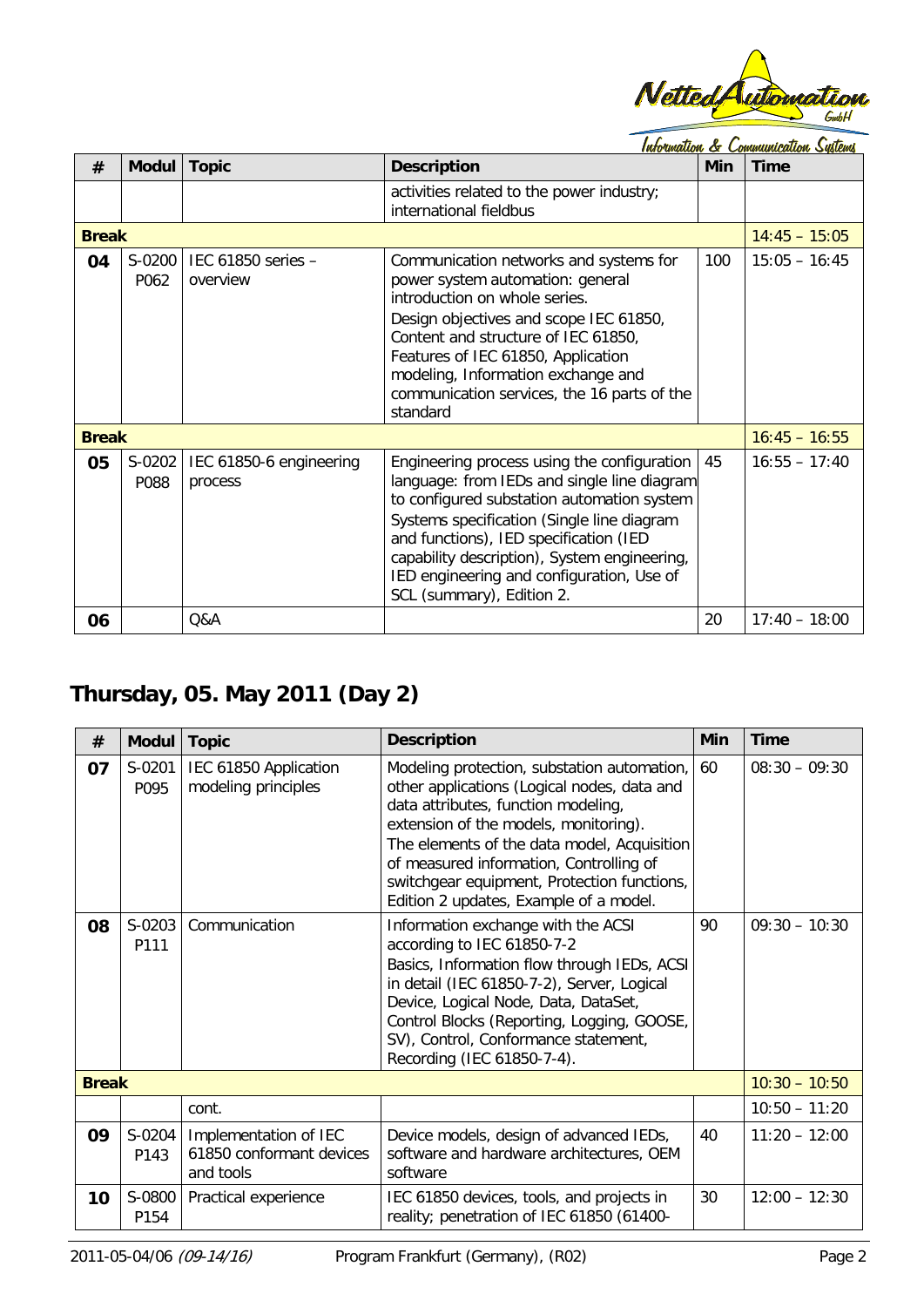

<u>Information & Communication Systems</u>

| #            | <b>Modul</b>   | <b>Topic</b>                                                   | <b>Description</b>                                                                                                                                                                                                    | Min | <b>Time</b>     |
|--------------|----------------|----------------------------------------------------------------|-----------------------------------------------------------------------------------------------------------------------------------------------------------------------------------------------------------------------|-----|-----------------|
|              |                |                                                                | 25) in the global market.<br>Equipment, IEDs, Tools, Substations,                                                                                                                                                     |     |                 |
|              |                |                                                                | Industrial applications                                                                                                                                                                                               |     |                 |
| <b>Lunch</b> |                |                                                                |                                                                                                                                                                                                                       |     | $12:30 - 13:30$ |
| 11           | S-0205<br>P169 | Device conformance testing                                     | Conformance testing of devices according to 20<br>IEC 61850-10                                                                                                                                                        |     | $13:30 - 13:50$ |
| 12           | S-0206<br>P177 | Extension rules IEC 61850                                      | The extension rules for Logical Nodes, Data,<br>and Common Data Classes, the name space<br>concept.<br>Scope, Instantiation of existing information<br>model classes, New information mod-els,<br>Name space concept. | 25  | $13:50 - 14:15$ |
| 13           | S-0207<br>P187 | Substation configuration<br>language (SCL)                     | System configuration language: basics and<br>details; Engineering process and SCL, SCL<br>object model, SCL syntax (IEC 61850-6<br>(SCL)                                                                              | 60  | $14:15 - 14:45$ |
| <b>Break</b> |                |                                                                |                                                                                                                                                                                                                       |     | $14:45 - 15:05$ |
|              |                | cont.                                                          |                                                                                                                                                                                                                       |     | $15:05 - 15:35$ |
| 14           | S-0301<br>P214 | Applying IEC 61850 for<br>substation automation -<br>use cases | Use cases from substation automation like<br>measuring of current and voltage,<br>protection, operating a switch, creation of a<br>sequence of events                                                                 | 25  | $15:35 - 16:00$ |
| 15           | S-0302<br>P223 | Product specifications for<br>substation equipment             | Implementation guideline IEC 61850-9-2<br>"LE", Product standard for switchgear with<br>integrated IEC 61850 interface (IEC 62271-<br>003)                                                                            | 20  | $16:00 - 16:20$ |
| <b>Break</b> |                |                                                                |                                                                                                                                                                                                                       |     | $16:20 - 16:30$ |
| 16           | S-0400<br>P231 | Wind power plants                                              | Overview and introduction of the standard<br>for Communications for monitoring and<br>control of wind power plants - IEC 61400-<br>25                                                                                 | 10  | $16:30 - 16:40$ |
| 17           | P250           | S-0401 Hydro power plants                                      | Overview and introduction of the standard<br>for Communications for monitoring and<br>control of hydro power plants - IEC 61850-<br>$7 - 410$                                                                         | 10  | $16:40 - 16:50$ |
| 18           | S-0402<br>P255 | <b>Distributed Energy</b><br>Resources                         | Overview and introduction of the standard<br>for Communications for monitoring and<br>control of Distributed Energy Resources<br>(DER) - IEC 61850-7-420                                                              | 10  | $16:50 - 17:00$ |
| 19           | S-0700<br>P264 | Extracting data from field<br>devices                          | General SCADA services - configuration of<br>control blocks (IEC 61850-7-2).<br>Overview, Reporting, Logging, GOOSE,<br>Sampled values                                                                                | 40  | $17:00 - 17:40$ |
| 20           | S-0701<br>P274 | Monitoring for SCADA<br>applications                           | Fundamentals of special SCADA services<br>(IEC 61850-7-2): model basics for<br>monitoring, event reporting, event logging.<br>IEC 61850 aspects of monitoring, SCADA<br>services, Alarm handling                      | 20  | $17:40 - 18:00$ |